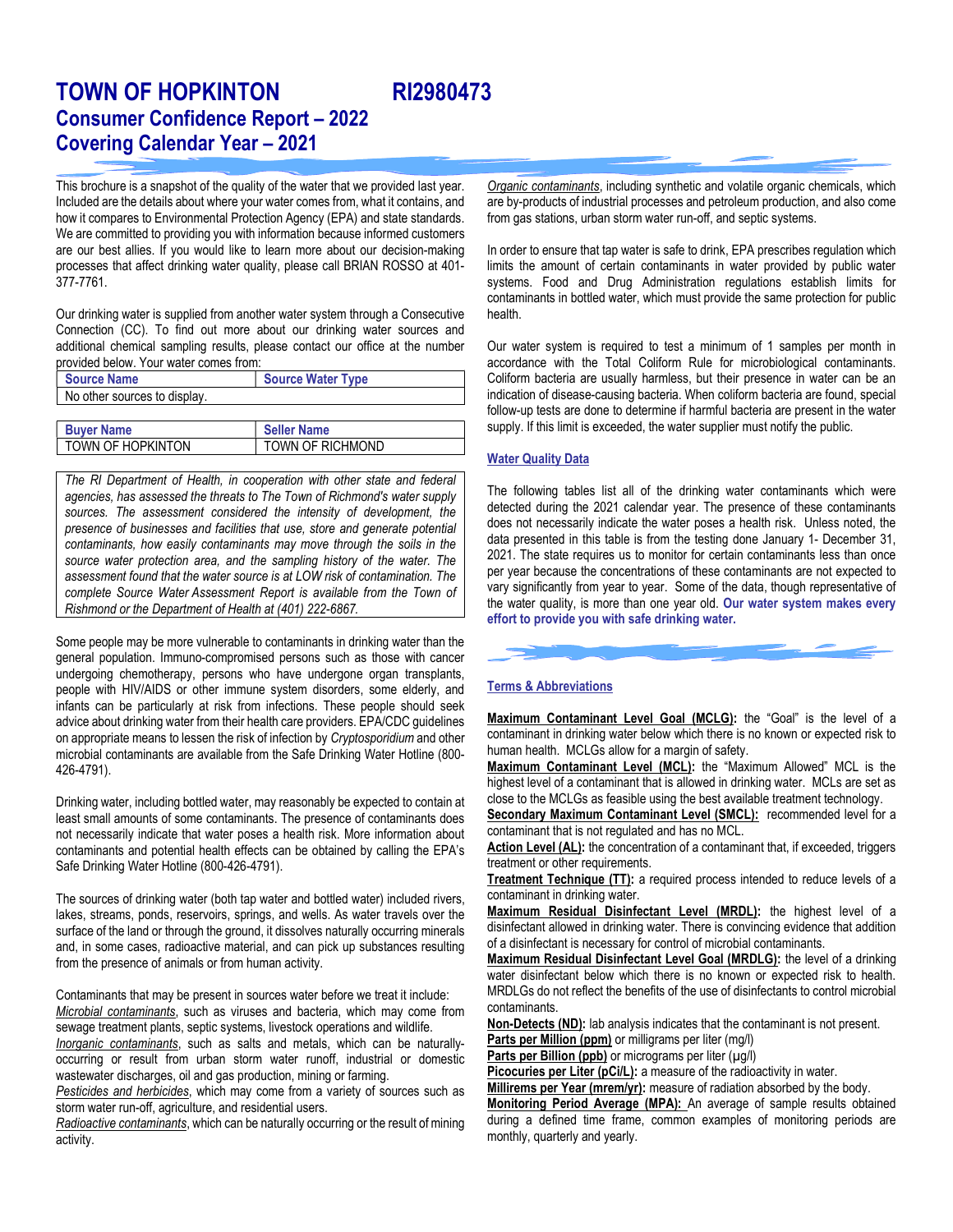Nephelometric Turbidity Unit (NTU): a measure of the clarity of water. Turbidity in excess of 5 NTU is just noticeable to the average person. Turbidity is not regulated for groundwater systems.

Running Annual Average (RAA): an average of sample results obtained over the most current 12 months and used to determine compliance with MCLs.

Locational Running Annual Average (LRAA): Average of sample analytical results for samples taken at a particular monitoring location during the previous four calendar quarters.

## Testing Results for: TOWN OF HOPKINTON

| Microbiological                                                     | Result     |                 |              | <b>MCL</b> |  | <b>MCLG</b> | <b>Tvpical Source</b> | Violation |  |
|---------------------------------------------------------------------|------------|-----------------|--------------|------------|--|-------------|-----------------------|-----------|--|
| Year of 2021<br>Detected Results were Found in the Calendar \<br>No |            |                 |              |            |  |             |                       |           |  |
|                                                                     |            |                 |              |            |  |             |                       |           |  |
| <b>Dogulated</b>                                                    | Collootian | <b>Llighoot</b> | <b>Donas</b> |            |  |             |                       |           |  |

| Regulated<br>Contaminants                                                      | Collection<br>Date | .<br><b>Highest</b><br>Value | Range<br>(low/high) | . .<br>Unit | MCL | <b>MCLG</b> | Tvpical Source | . .<br>Violation. |
|--------------------------------------------------------------------------------|--------------------|------------------------------|---------------------|-------------|-----|-------------|----------------|-------------------|
| detected results<br>I in the<br>No<br>. past<br>found<br>t five vears.<br>were |                    |                              |                     |             |     |             |                |                   |

| <b>Lead and Copper</b>       | <b>Monitoring</b><br>Period | 90 <sup>th</sup><br><b>Percentile</b> | Range<br>(low/high)            | Unit | ΑL  | <b>Sites Over</b><br>ΑL | <b>Tvpical Source</b>                   |
|------------------------------|-----------------------------|---------------------------------------|--------------------------------|------|-----|-------------------------|-----------------------------------------|
| <b>COPPER</b><br><b>FREE</b> | 2021                        | 0.248                                 | $0.009 - 0.451$                | ppm  | ں.، |                         | Corrosion of household plumbing systems |
| LEAD                         | 2021                        | 4.U                                   | $\overline{404}$<br>U -<br>۱۷. | ppb  |     |                         | Corrosion of household plumbing systems |

If present, elevated levels of lead can cause serious health problems, especially for pregnant women and young children. Lead in drinking water is primarily from materials and components associated with service lines and home plumbing. Your water system is responsible for providing high quality drinking water but cannot control the variety of materials used in plumbing components. When your water has been sitting for several hours, you can minimize the potential for lead exposure by flushing your tap for 30 seconds to 2 minutes before using water for drinking or cooking. If you are concerned about lead in your water, you may wish to have your water tested. Information on lead in drinking water, testing methods, and steps you can take to minimize exposure is available from the Safe Drinking Water Hotline or at http://www.epa.gov/safewater/lead.

During the 2021 calendar year, we had the below noted violation(s) of drinking water regulations.

| <b>Federal Compliance Period</b> | Analvte            | Comments                                                                                             |
|----------------------------------|--------------------|------------------------------------------------------------------------------------------------------|
| 1/1/2021                         | LEAD & COPPER RULE | Failed to comply with follow-up or routine tap monitoring requirements<br>related to lead and copper |

There are no additional required health effects notices.

There are no additional required health effects violation notices.

Some or all of our drinking water is supplied from another water system. The table below lists all of the drinking water contaminants, which were detected during the 2021 calendar year from the water systems that we purchase drinking water from.

| Regulated<br><b>Contaminants</b> | <b>Collection</b><br>Date | <b>Water System</b> | Highest<br>Value | Range<br>(low/high) | <b>Unit</b> | <b>MCL</b>     | <b>MCLG</b> | <b>Typical Source</b>                                                                                                                      | <b>Violation</b> |
|----------------------------------|---------------------------|---------------------|------------------|---------------------|-------------|----------------|-------------|--------------------------------------------------------------------------------------------------------------------------------------------|------------------|
| <b>BARIUM</b>                    | 6/16/2020                 | TOWN OF RICHMOND    | 0.01             | $0.007 - 0.01$      | ppm         | $\overline{2}$ | 2           | Discharge of drilling<br>wastes; Discharge<br>from metal<br>refineries; Erosion of<br>natural deposits                                     | No               |
| BERYLLIUM,<br><b>TOTAL</b>       | 6/16/2020                 | TOWN OF RICHMOND    | 0.0005           | $0 - 0.0005$        | ppm         | 0.004          | 0.004       | Discharge from<br>metal refineries and<br>coal-burning<br>factories; Discharge<br>from electrical,<br>aerospace, and<br>defense industries | No               |
| <b>FLUORIDE</b>                  | 6/11/2020                 | TOWN OF RICHMOND    | 0.29             | $0.26 - 0.29$       | ppm         | $\overline{4}$ | 4           | Natural deposits;<br>Water additive which<br>promotes strong<br>teeth                                                                      | No               |
| <b>NITRATE</b>                   | 1/21/2021                 | TOWN OF RICHMOND    | 0.35             | 0.35                | ppm         | 10             | 10          | Runoff from fertilizer<br>use; Leaching from<br>septic tanks, sew<br>age; Erosion of<br>natural deposits                                   | No               |

Please Note: Because of sampling schedules, results may be older than 1 year.